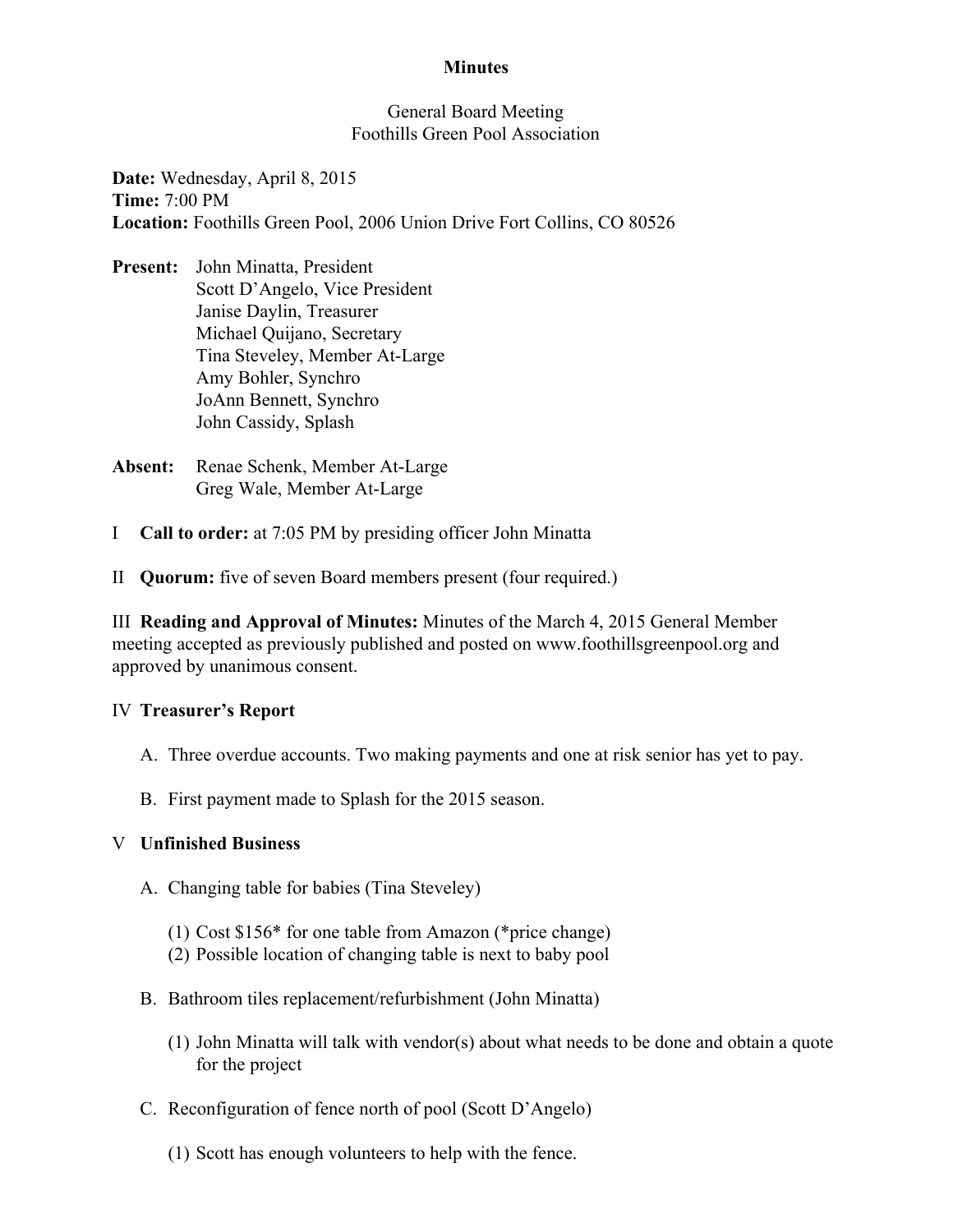- (2) Diagram revised shed and fence location taking sprinklers into account
- (3) Relocate sprinklers as needed
- (4) Prep a new pad for shed with structural fill and pavers, move shed
- (5) Place new fence posts
- (6) Disassemble and reinstall in new location
- D. WIFI Network for pool member's use
	- (1) Need to purchase or rent a modem for WIFI.
- E. Utilities
	- (1) Still researching why utilities usage was higher last year after new furnace was installed. John Cassidy will see if we can get water usage information from Village Green pool so we can compare.
- F. Splash
	- (1) No old business.
- G. Improvement Day
	- (1) Scheduling "Improvement Day" to help with bathhouse painting, refinish wooden benches, replace/clean tile in bathrooms, and prime and paint walls
- H. Miscellaneous
	- (1) Solicit new member. Janise stated that we may have two new members.
	- (2) Current member satisfaction and involvement: solicit volunteers and suggestions
	- (3) Need a Webmaster. Janise was has contact a person who is interested in being the webmaster.

### VI New Business

- A. Maintenance
	- (1) Coordinate with Splash once a date has been set to paint bathrooms.
- B. Splash
	- (1) ADA steps have been fixed.
	- (2) Splash stated that the pool has been giving an inspection and found no problems.
- C. Synchro
	- (1) Synchro is starting its 43rd season with 12 team members.
	- (2) Synchro has offered a 20% discount to Foothills Green Pool Association Members.